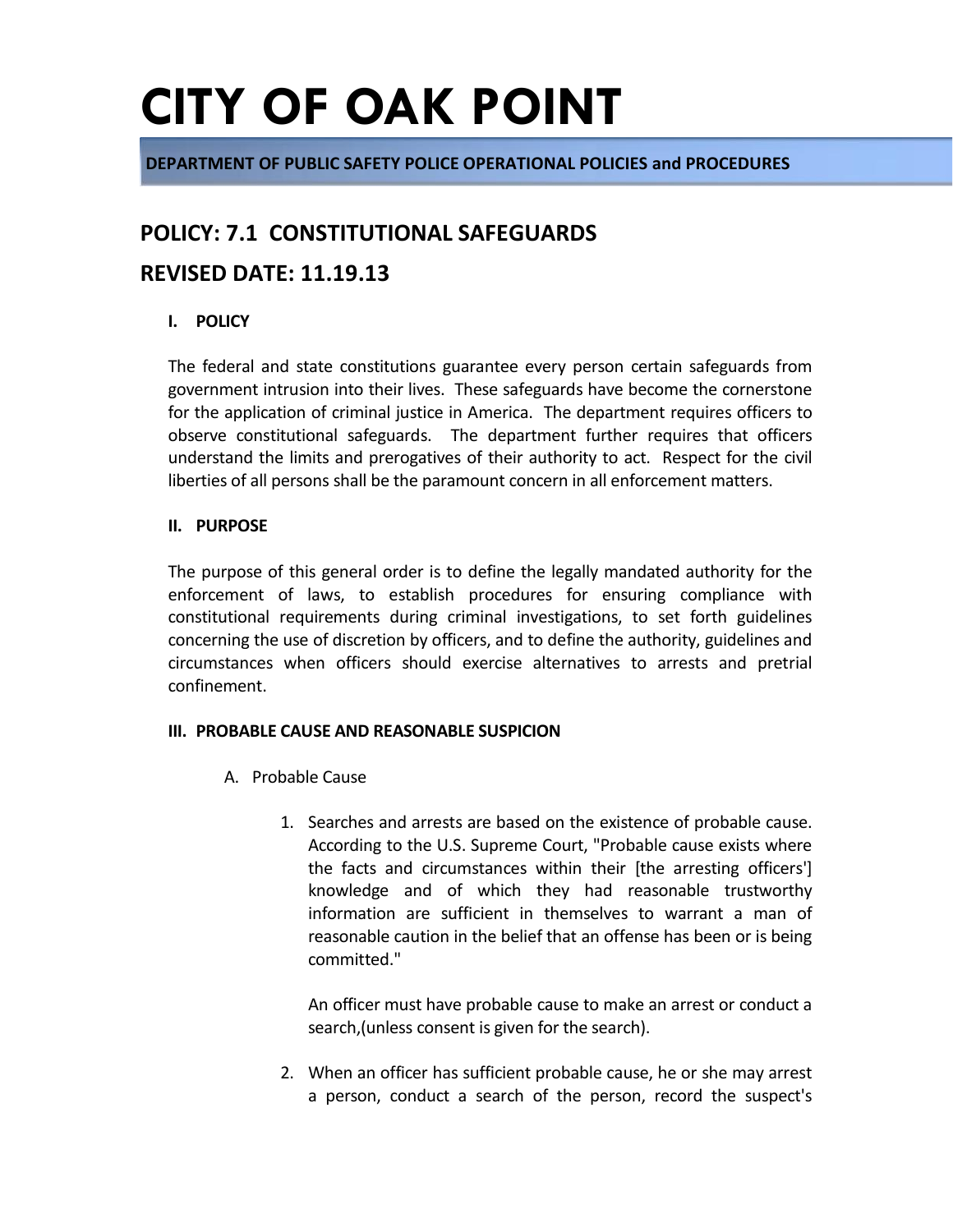### **DEPARTMENT OF PUBLIC SAFETY POLICE OPERATIONAL POLICIES and PROCEDURES**

fingerprints, take the person's photograph, and detain him. The aim of an arrest on probable cause is to make a formal charge. While in some cases, formal charges may not be filed for any number of reasons, officers should only make a custodial arrest if a formal charge is anticipated.

- B. Reasonable Suspicion
	- 1. Reasonable suspicion involves a standard less than probable cause, generally defined by the courts as a circumstance or collection of circumstances that would lead a trained, experienced officer to believe that criminal activity may be afoot.

An officer must have reasonable suspicion to temporarily detain a person.

2. When an officer has reasonable suspicion, he or she may undertake a pat-down of a suspect's outer clothing for weapons and record the circumstances of the encounter. The aim of a detention based on reasonable suspicion is to resolve an ambiguous situation and determine if criminal activity is occurring.

#### IV. **AUTHORITY AND DISCRETION**

A. Law-enforcement authority

State law invests peace officers with authority to prevent and detect crime, apprehend criminals, safeguard life and property, preserve the peace, and enforce state and local laws and ordinances.

- B. The use of discretion by officers
	- 1. While officers have the authority to arrest an offender under many circumstances, officers seldom are able to arrest individuals for every offense they observe. Officers must prioritize their activities to provide the highest level of service to their community. As a result they must often use discretion in deciding the level of enforcement action based on the circumstances.
	- 2. Departmental policy gives officers procedures to follow for common or critical enforcement tasks. Departmental policies and procedure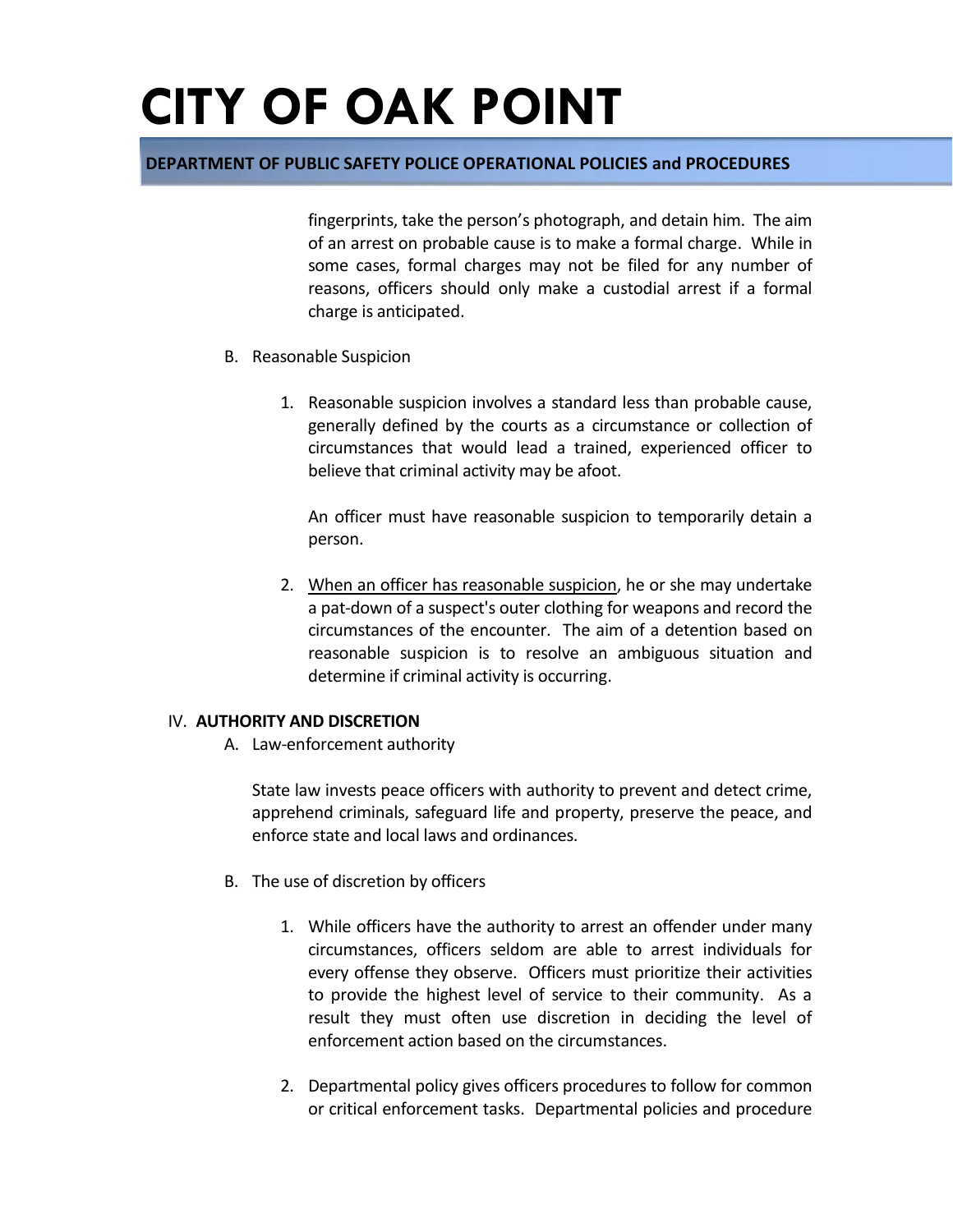### **DEPARTMENT OF PUBLIC SAFETY POLICE OPERATIONAL POLICIES and PROCEDURES**

are to be followed unless unusual or extreme circumstances dictate another course of action. In these cases, officers shall make reasoned decisions in their discretion based on good judgment, experience, and training. It is up to the individual officer to consider the relevant facts, the situation, and then, using knowledge, training, and good judgment, make appropriate decisions. Supervisors must closely observe or review the use of discretion by their subordinates and point out factual errors or alternatives that may be more appropriate.

- 3. The vast majority of persons an officer will contact during their shift are typically law abiding people who have made a mistake or error in their behavior. In many of these cases there are underlying circumstances that contributed to those mistakes or decisions. Officers are encouraged to exercise understanding and compassion when deciding to take enforcement action, and consider how they, or a member of their family, would like to be treated in similar circumstances.
- 4. Officers should understand that their decisions regarding arrests and searches are in all cases subject to review by supervisors.
- 5. Supervisors shall observe and review the activities of officers and counsel them as needed regarding the use of discretion.
- C. Alternatives to arrest/pre-arraignment confinement
	- 1. Officers are required to arrest suspects for all felony offenses and those major misdemeanor offenses where a victim was injured, property was stolen or damaged, or the public or an individual was placed at risk of great harm.

After an arrest has been made in these circumstances, if prearraignment detention is not advisable due to the suspect's health, age, infirmity, or family situation, the officer should contact a supervisor for disposition. A sergeant or the Director can authorize a field release if the individual is known or proper identification is present.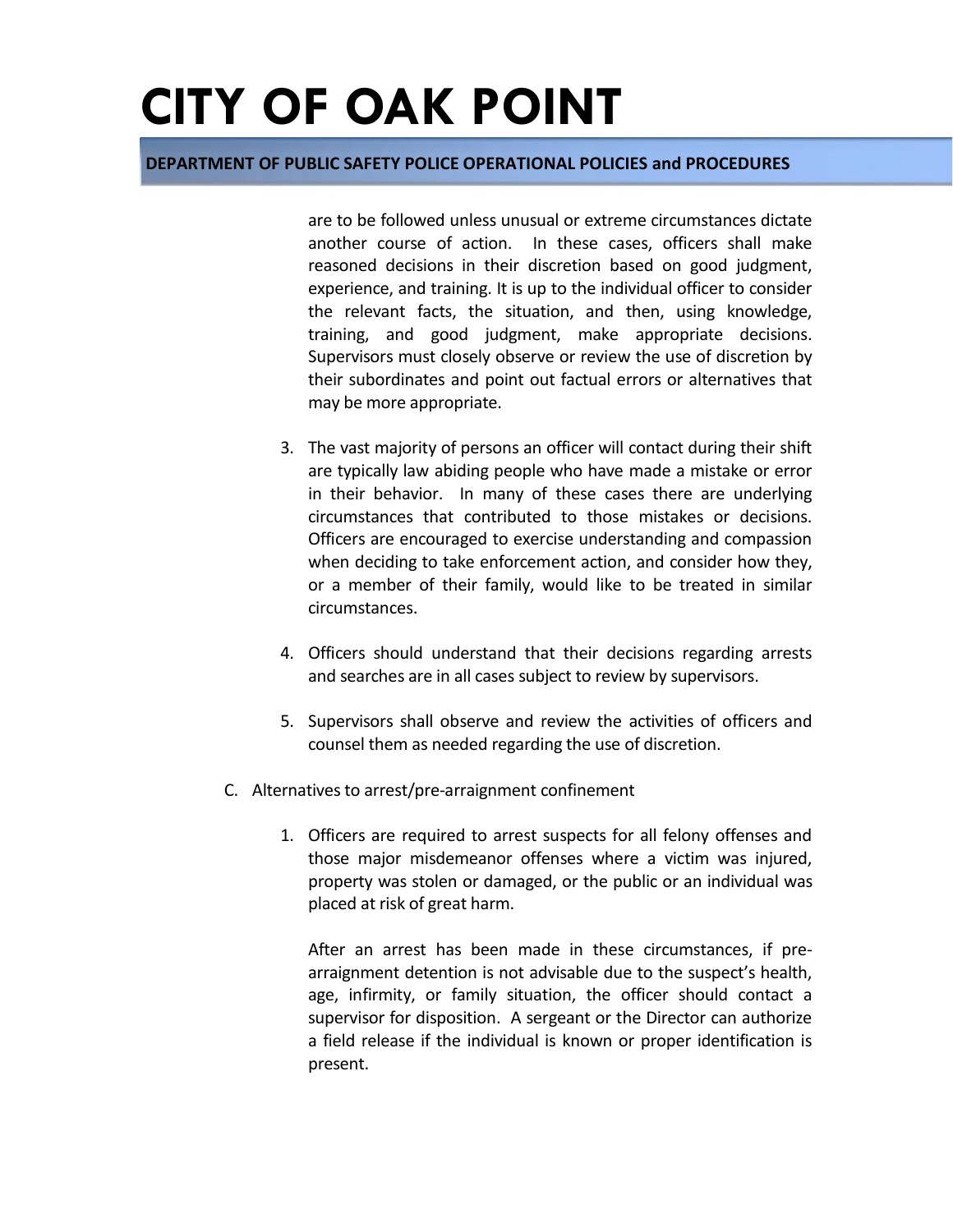### **DEPARTMENT OF PUBLIC SAFETY POLICE OPERATIONAL POLICIES and PROCEDURES**

- 2. In misdemeanor criminal cases where there is no victim or significant property loss, where an individual or the public was not placed in danger of great harm, and in traffic offenses, officers may occasionally be faced with situations where formal action is not advisable. In such cases, officers may elect to exercise alternatives such as the issuance of citations, referral to a social service agency, or simply to give a warning.
- 3. In determining whether a citation should be used, the officer shall:
	- a. Decide whether the offense committed is serious.
	- b. Attempt to understand the contributing factors to the incident and evaluate whether a reasonable person would be influenced by those factors.
	- c. Make a judgment as to whether the accused poses a danger to the public or himself, or
	- d. Does the officer believe if the accused remains is there a threat of further violence.
- 4. Officers often deal with situations where the public interest would be better served by social service agencies or crisis and professional organizations. When in the judgment of the officer a better solution to the problem will be achieved by use of alternatives to enforcement, he or she should refer the person to an appropriate social services agency, but this does not relieve the officer of the duty to make a full report.
- 5. The use of warnings may sometimes provide a solution to a problem and may enhance the public perception of the department. Normally, the use of a warning occurs in traffic offenses, but occasionally may be applied to class "c" criminal offenses. In determining if a warning should be issued, the officer shall consider:
	- a. The seriousness of the offense.
	- b. Whether a victim was injured or had property damaged by the offender.
	- c. Attempt to understand the contributing factors to the incident and evaluate whether a reasonable person would be influenced by those factors.
	- d. The likelihood that the violator will heed the warning.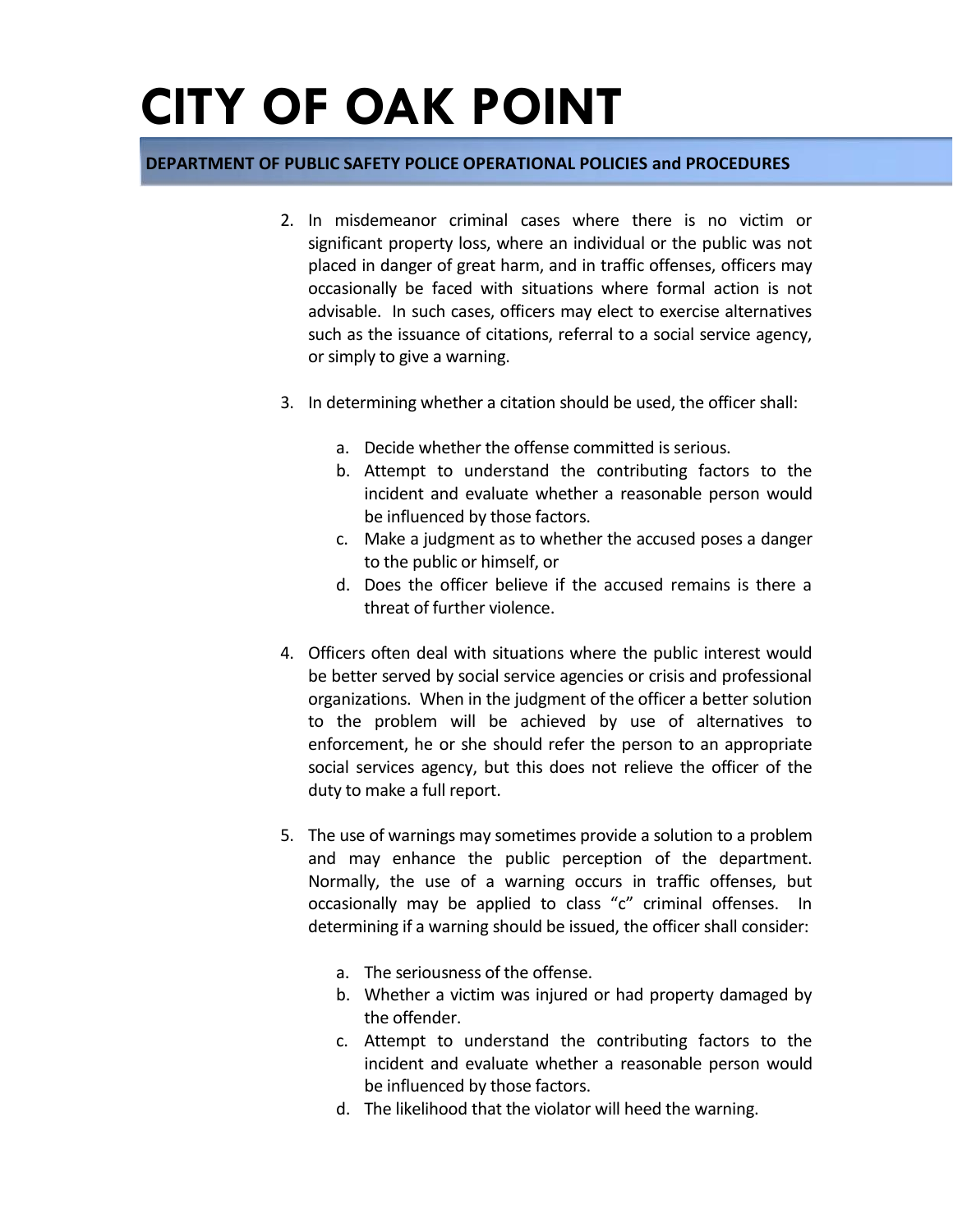### **DEPARTMENT OF PUBLIC SAFETY POLICE OPERATIONAL POLICIES and PROCEDURES**

#### **V. PROTECTION OF INDIVIDUAL RIGHTS**

- A. Officers will at all times act to preserve and protect the rights of all persons.
- B. Officers making arrests will ensure suspects are informed of the rights if they intend to question them about an offense. *Miranda* warnings are required and shall be administered prior to any "custodial interrogation." Officers are expected to understand the requirements of Code of Criminal Procedure 38.22 before taking any statements from suspects.
	- 1. The following represent examples of situations that are not "custodial" and do not require *Miranda* warnings.
		- a. Investigatory stop.(Reasonable Suspicion)
		- b. Questioning during a routine traffic stop or for a minor violation; to include driving while intoxicated (DWI) stops until a custodial interrogation begins. During routine questioning at the scene of an incident or crime when the questions are not intended to elicit incriminating responses.
		- c. During voluntary appearances at the police facility.
		- d. When information or statements are made spontaneously, voluntarily and without prompting by police. (Note: Follow-up questions that exceed simple requests for clarification of initial statements may require *Miranda*  warnings.)
	- 2. Administering Miranda.
		- a. Miranda warnings shall be read by officers from the card containing this information to all persons subjected to custodial interrogation.
		- b. Paraphrasing or recitation from memory of the warnings is prohibited as it precludes officers from testifying in court as to the precise wording used.
		- c. Officers shall ensure that suspects understand their right to remain silent and their right to an attorney. Suspects